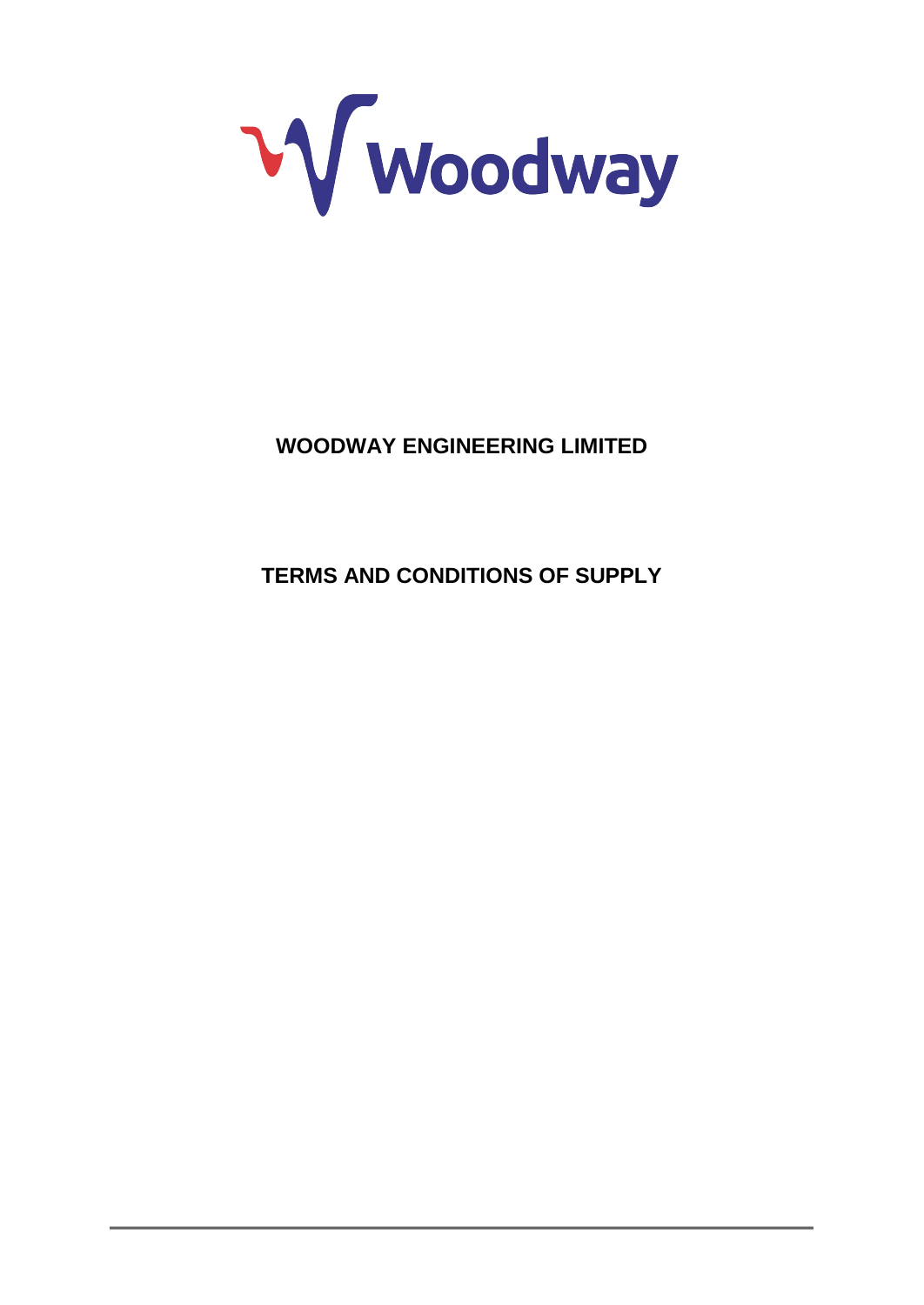## <span id="page-1-0"></span>1. **DEFINITIONS AND INTERPRETATION**

In these standard terms and conditions:

1.1 the following words and expressions shall have the following meanings:

| "Acknowledgement of Order" | ⊤he                                                                                                                                                                                                                                                                                                                                                                                                                                     | by the Company which<br>document issued<br>acknowledges and accepts the Buyer's requirement for<br>Goods and/or Services.                                                                     |
|----------------------------|-----------------------------------------------------------------------------------------------------------------------------------------------------------------------------------------------------------------------------------------------------------------------------------------------------------------------------------------------------------------------------------------------------------------------------------------|-----------------------------------------------------------------------------------------------------------------------------------------------------------------------------------------------|
| "Applicable Law"           | any:                                                                                                                                                                                                                                                                                                                                                                                                                                    |                                                                                                                                                                                               |
|                            | (a)                                                                                                                                                                                                                                                                                                                                                                                                                                     | statute, statutory instrument, bye-law, order,<br>directive, treaty, decree or law (including any<br>common law, judgment, demand, order or<br>decision of any court, regulator or tribunal); |
|                            | (b)                                                                                                                                                                                                                                                                                                                                                                                                                                     | rule, policy, guidance or recommendation<br>issued by any governmental, statutory or<br>regulatory body; and/or                                                                               |
|                            | (c)                                                                                                                                                                                                                                                                                                                                                                                                                                     | industry code of conduct or guideline;                                                                                                                                                        |
|                            |                                                                                                                                                                                                                                                                                                                                                                                                                                         | which relates to the Contract and/or the Goods.                                                                                                                                               |
| "Business Day"             | a day other than a Saturday or Sunday or a day which<br>is a public or bank holiday in England.                                                                                                                                                                                                                                                                                                                                         |                                                                                                                                                                                               |
| "Buyer"                    | the person whose order for the Goods and/or Services<br>is accepted by the Company in accordance with<br>condition 2.2.                                                                                                                                                                                                                                                                                                                 |                                                                                                                                                                                               |
| "Company"                  | Woodway Engineering Limited (registered in England<br>and Wales with company number 11561797).                                                                                                                                                                                                                                                                                                                                          |                                                                                                                                                                                               |
| "Confidential Information" | all information in respect of the business of the<br>Company including know-how and other matters<br>connected with the Goods and/or Services, information<br>concerning the Company's relationships with actual or<br>potential clients, customers or suppliers and the needs<br>and requirements of the Company and of such persons<br>and any other information which, if disclosed, will be<br>liable to cause harm to the Company. |                                                                                                                                                                                               |
| "Contract"                 | the contract between the Company and the Buyer for<br>the sale and purchase of the Goods and/or the supply<br>of the Services formed in accordance with condition 2<br>and incorporating any Special Conditions.                                                                                                                                                                                                                        |                                                                                                                                                                                               |
| "Delivery Point"           | the place where delivery of the Goods is to take place<br>under condition 7.1.                                                                                                                                                                                                                                                                                                                                                          |                                                                                                                                                                                               |
| "Force Majeure Event"      | (a)                                                                                                                                                                                                                                                                                                                                                                                                                                     | act of God;                                                                                                                                                                                   |
|                            | (b)                                                                                                                                                                                                                                                                                                                                                                                                                                     | war, insurrection, riot, civil commotion, act or<br>threat of terrorism;                                                                                                                      |
|                            | (c)                                                                                                                                                                                                                                                                                                                                                                                                                                     | lightning, earthquake, fire, flood, storm, or<br>extreme weather condition;                                                                                                                   |
|                            | (d)                                                                                                                                                                                                                                                                                                                                                                                                                                     | theft, malicious damage;                                                                                                                                                                      |
|                            | (e)                                                                                                                                                                                                                                                                                                                                                                                                                                     | strike, lockout, industrial dispute (whether<br>affecting the workforce of the Company and/or<br>any other person);                                                                           |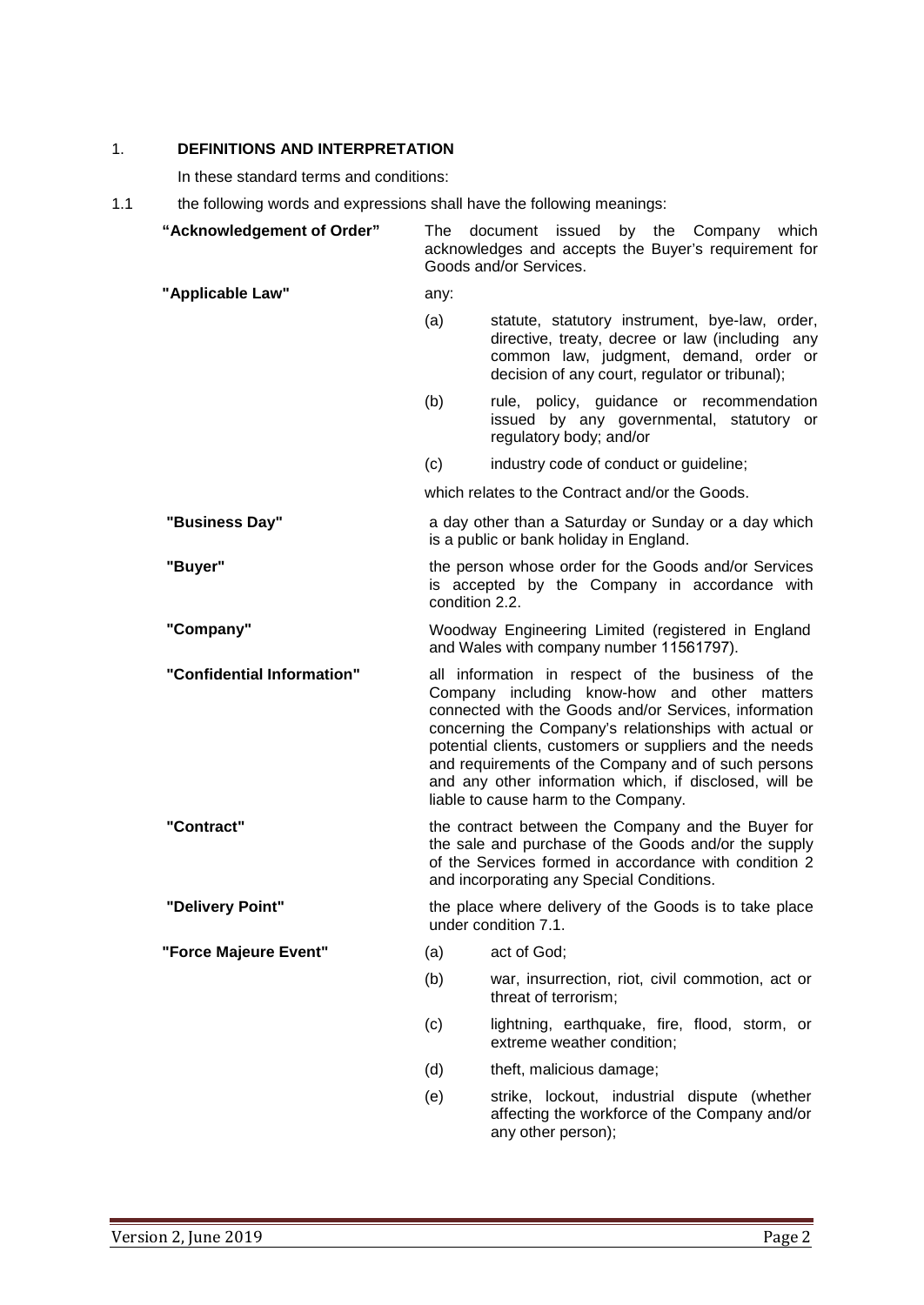- (f) breakdown or failure of plant or machinery;
- (g) inability to obtain essential supplies or materials;
- (h) change in Applicable Law;
- (i) any failure or default of a supplier or subcontractor of the Company; or
- (j) any event or circumstance to the extent it is beyond the reasonable control of the Company.

**"Goods"** any goods and/or services which the Company supplies to the Buyer (including any of them or any part of them) under a Contract.

**"Insolvent"** the Buyer is Insolvent where it:

- (a) proposes or passes a resolution for its winding up or in the case of a limited liability partnership proposes or determines that it will be wound up (save for the purpose of a<br>solvent reconstruction or amalgamation solvent reconstruction or previously approved in writing by the Company);
- (b) is subject to an application to or order or notice issued by a court or other authority of competent jurisdiction for its winding up or striking off;
- (c) enters administration or is the subject of an application for administration filed at any court or a notice of intention to appoint an administrator given by any person filed at any court;
- (d) proposes, makes or is subject to, a company voluntary arrangement or a composition with its creditors generally, an application to a court of competent jurisdiction for protection from its creditors generally or a scheme of arrangement under Part 26 Companies Act 2006 (save in the latter case for the purpose of a solvent reconstruction or amalgamation previously approved in writing by the Company);
- (e) (being an individual) is the subject of a bankruptcy petition or order;
- (f) has a receiver or a provisional liquidator appointed over any of its assets, undertaking or income;
- (g) ceases to trade or appears, in the reasonable opinion of the Company, to be likely to cease to trade;
- (h) is unable to pay its debts within the meaning of section 123 Insolvency Act 1986;
- (i) has any distraint, execution or other process levied or enforced on any of its property which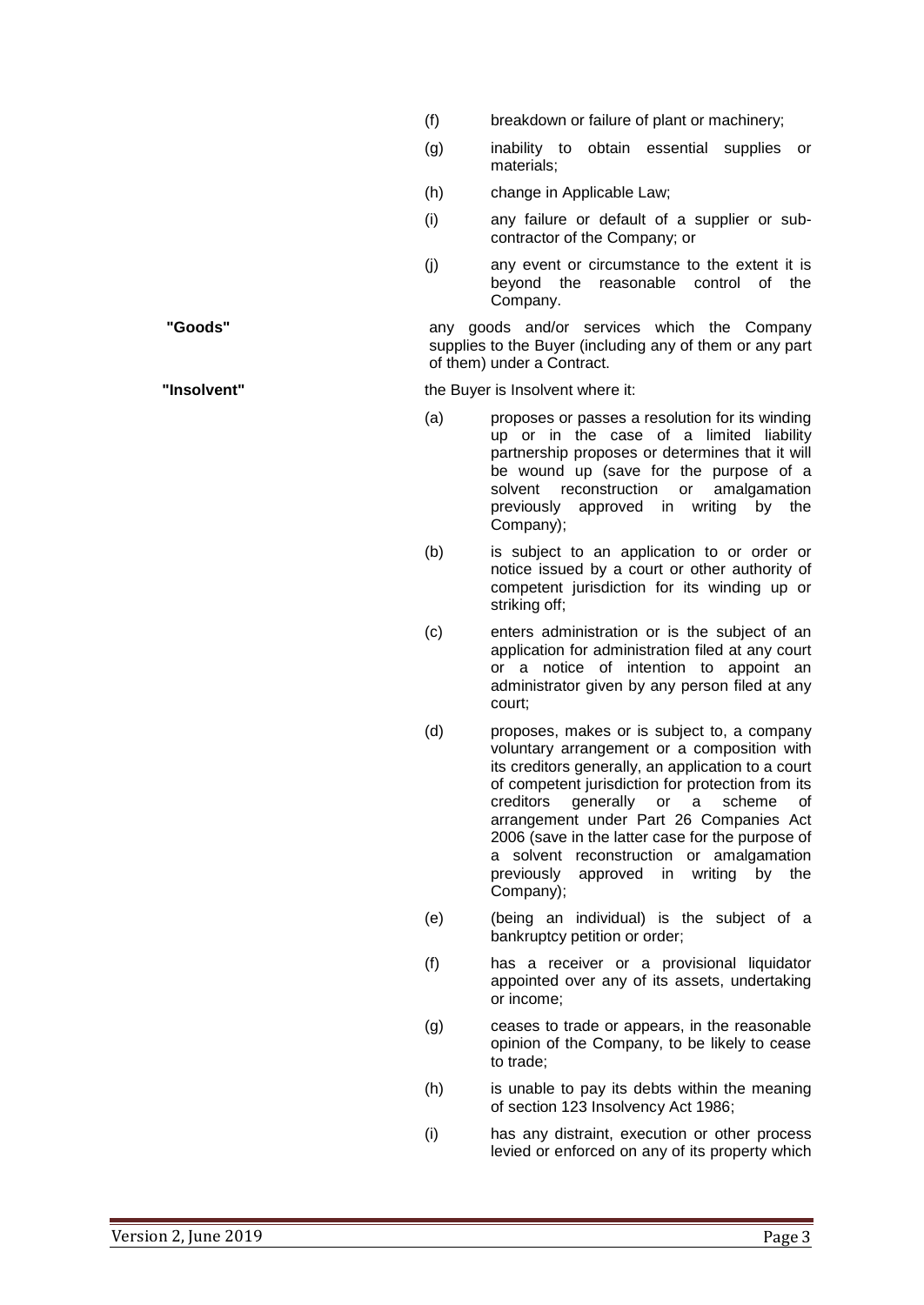is not paid out, settled or discharged within 14 days; or

- (j) is the subject of anything analogous to the foregoing under the laws of any applicable iurisdiction
- **"Intellectual Property Rights"** all intellectual and industrial property rights including patents, know-how, registered trade marks, registered designs, utility models, applications for and rights to apply for any of the foregoing, unregistered design rights, unregistered trade marks, rights to prevent passing off for unfair competition, copyright, database rights, topography rights and any other rights in any invention, discovery or process, in each case in the United Kingdom and all other countries in the world and together with all renewals and extensions.
- **"Pro-Forma Invoice"** the document issued by the Company which requests payment for the Goods and/or Services in advance of delivery or performance.
- **"Services"** any services which the Company provides to the Buyer (including any of them or any part of them).
- **"Service Point"** the place at which the Services are to be performed.
- **"Special Conditions"** Additional or alternative terms and conditions that may be specified in the Company's Acknowledgement of Order.
- **"Specification"** any specification for the Goods and/or Services, including any written descriptions or drawings, that are agreed in writing or otherwise by the Buyer and the Company.

"**Terms and Conditions"** these standard terms and conditions of sale together with any special terms agreed in writing between the Buyer and the Company.

- 1.2 all headings are for ease of reference only and shall not affect the construction or interpretation of the Terms and Conditions;
- 1.3 unless the context otherwise requires:
	- 1.3.1 references to the singular include the plural and vice versa and references to any gender include every gender;
	- 1.3.2 references to a "person" include any individual, body corporate, association, partnership, firm, trust, organisation, joint venture, government, local or municipal authority, governmental or supra-governmental agency or department, state or agency of state or any other entity (in each case whether or not having separate legal personality);
- 1.4 **references to any statute or statutory provision shall include any subordinate legislation made under it and shall be construed as references to such statute, statutory provision and/or subordinate legislation as modified, amended, extended, consolidated, re-enacted and/or replaced and in force from time to time; and**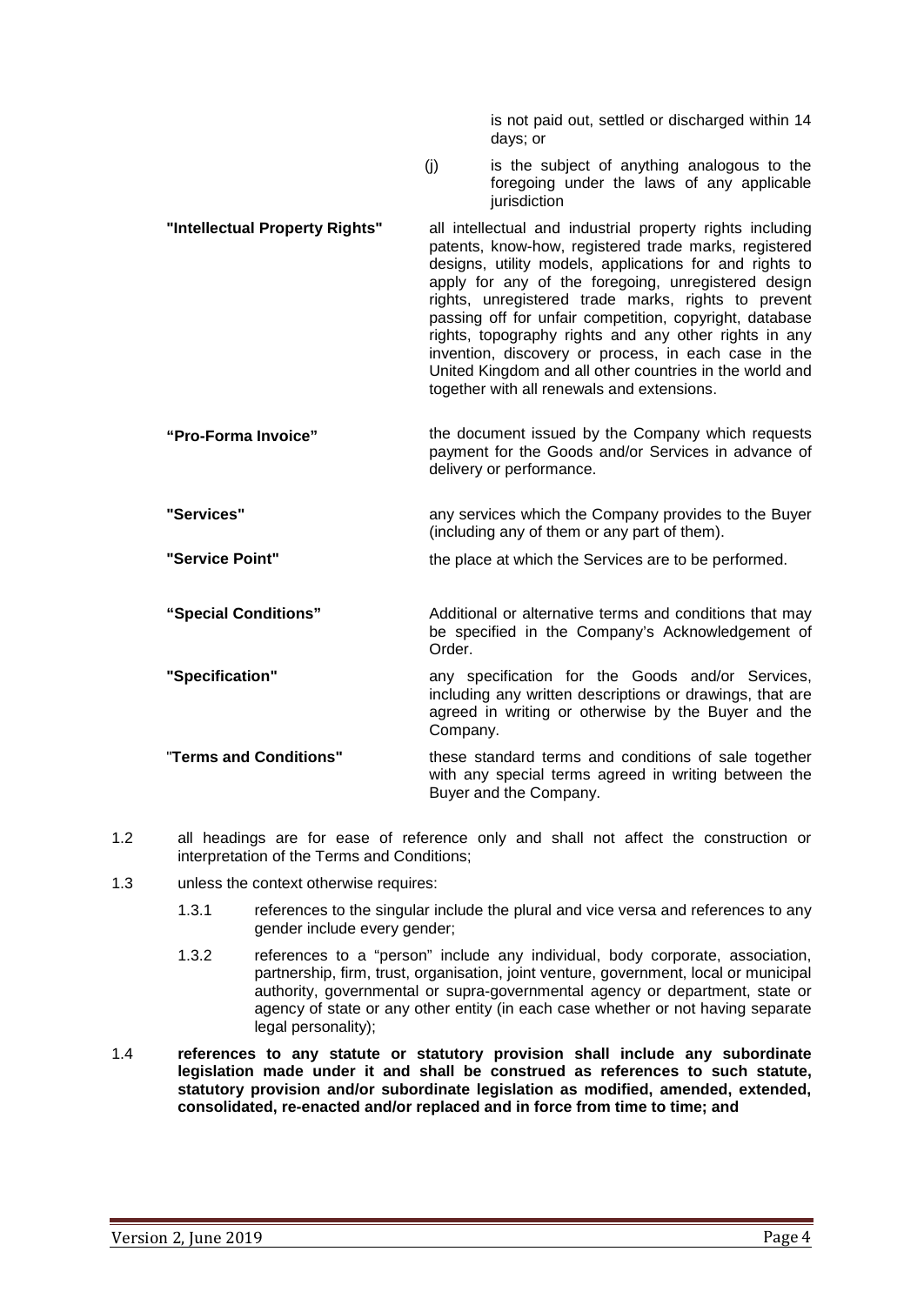1.5 any words following the words "include", "includes", "including", "in particular" or any similar words or expressions shall be construed without limitation and accordingly shall not limit the meaning of the words preceding them.

## <span id="page-4-1"></span>2. **FORMATION AND INCORPORATION**

- 2.1 Subject to any variation under condition [2.7,](#page-4-2) the Contract will be upon the Terms and Conditions to the exclusion of all other terms and conditions, including any terms or conditions which the Buyer purports to apply under any purchase order, confirmation of order or similar document, whether or not such document is referred to in the Contract.
- <span id="page-4-0"></span>2.2 Each order or acceptance of a quotation for Goods and/or Services will be deemed to be an offer by the Buyer to purchase Goods and/or Services upon the Terms and Conditions. The Contract is formed when the order is accepted by the Company, by way of email acknowledgement or formal written Acknowledgement of Order, as determined by the Company. No contract will come into existence until a written acknowledgement of the order is issued by the Company.
- 2.3 Any quotation is valid for a period of 30 days only from its date, provided the Company has not previously withdrawn it.
- 2.4 The Buyer must ensure that the terms of its order (including any estimated delivery date) and any applicable Specification are complete and accurate.
- 2.5 Acceptance of delivery of the Goods or commencement of the performance of the Services will be deemed conclusive evidence of the Buyer's acceptance of the Terms and Conditions.
- 2.6 Subject to condition [7.3,](#page-6-1) the Buyer may not cancel the Contract. However, the Company may, at its sole discretion and subject to any handling fees, agree to accept a cancellation. The terms of such agreement (including but not limited to notice period and compensation payments) must be in writing. The Company may cancel the Contract at any time prior to delivery.
- <span id="page-4-2"></span>2.7 No variation to the Terms and Conditions shall be effective unless it is in writing and signed by a duly authorised representative on behalf of the Company.

## 3. **THE GOODS AND SERVICES**

- 3.1 The quantity and description of the Goods and/or Services will be as set out in the Company's quotation, Acknowledgement of Order and agreed Specification where applicable. To the extent that the Goods are manufactured in accordance with a Specification, the description of the Goods shall be set out in drawings attached to the quotation which shall be approved in writing by the Buyer.
- 3.2 All samples, drawings, descriptive matter, Specifications and advertising issued by the Company (or the manufacturer of the Goods) and any descriptions or illustrations contained in the Company's or manufacturer's catalogue, brochures or websites are issued or published for the sole purpose of giving an approximate idea of the Goods and/or Services represented by or described in them. They will not form part of the Contract and this is not a sale by sample.
- <span id="page-4-3"></span>3.3 The Company may make any changes to the Specification, design, materials or finishes of the Goods and/or provision of the Services which:
	- 3.3.1 are required to conform with any Applicable Laws; or
	- 3.3.2 do not materially affect their quality.
- 3.4 To the extent that the Goods are to be manufactured in accordance with a Specification supplied by the Buyer, the Buyer shall indemnify the Company against all liabilities, costs, expenses, damages, and losses (including any direct, indirect or consequential losses, loss of profit, loss of reputation and all interest, penalties and legal expenses suffered or incurred by the Company in connection with any claim made against the Company for actual or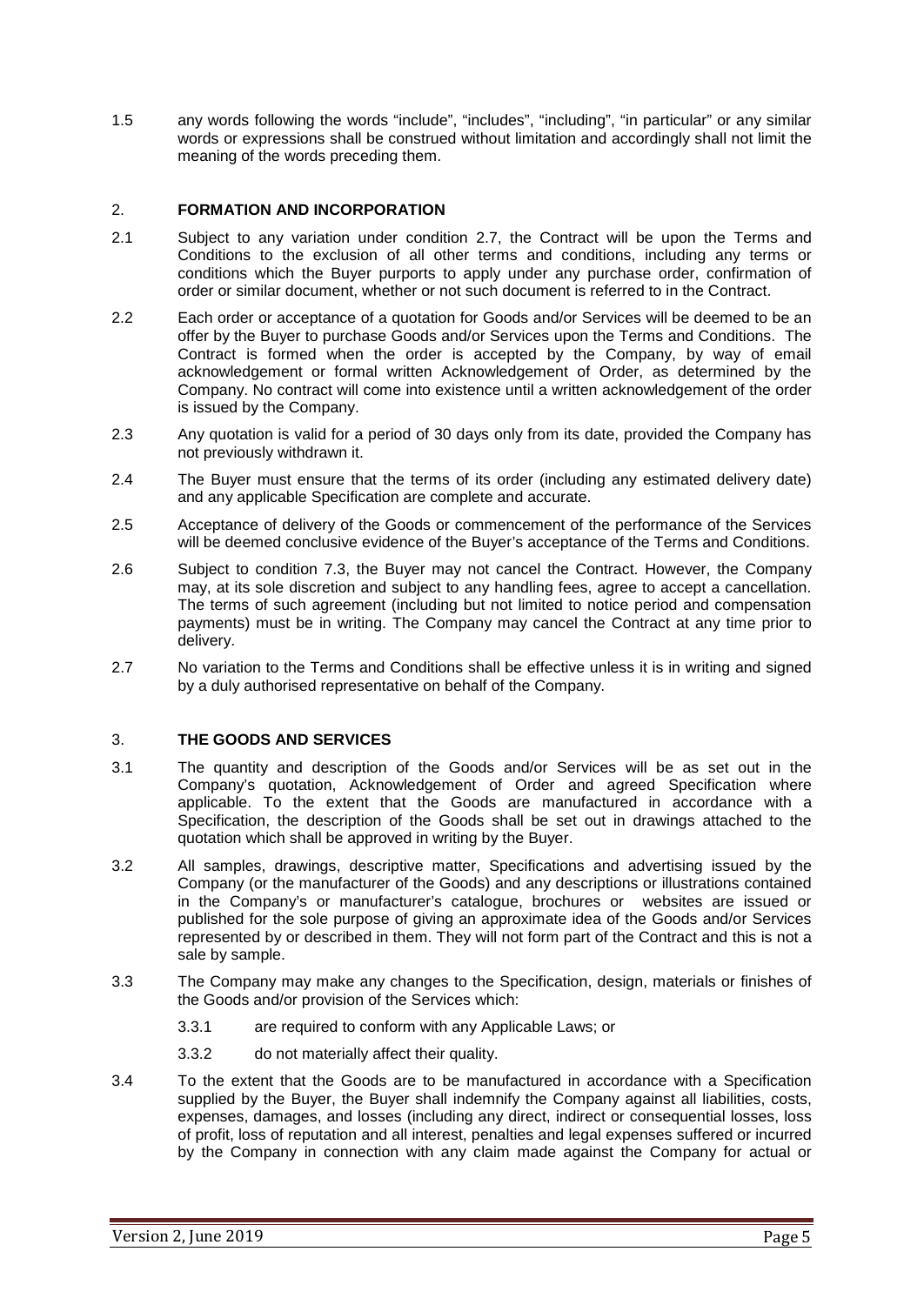alleged infringement of a third party's intellectual property rights arising out of or in connection with the Company's use of the Specification.

## 4. **PRICE**

- 4.1 The price for the Goods and/or Services will be the price set out specified in the quotation and where appropriate, Acknowledgement of Order and is exclusive of:
	- 4.1.1 any costs of packaging and carriage of the goods; and
	- 4.1.2 any value added tax or other applicable sales tax or duty

which will be added to the sum in question.

- <span id="page-5-0"></span>4.2 The cost of any pallets and returnable packaging or containers will be paid for by the Buyer in addition to the price for the Goods when the Buyer is due to pay for the Goods.
- 4.3 The Company will be entitled to increase the price of the Goods and/or Services following any changes in the Specification made at the request of the Buyer and agreed by the Company or to cover any extra expense as a result of the Buyer's instructions or lack of instructions, or to comply with the requirements referred to in condition [3.3.1.](#page-4-3)

## <span id="page-5-2"></span>5. **PAYMENT**

- <span id="page-5-1"></span>5.1 The Company may invoice the Buyer for the Services on or at any time after performance commences. Payment for the Goods must be made in advance of delivery. In addition, the Company shall be entitled to require the Buyer to pay a proportion of the price of the Goods and /or Services upon receipt of the Company's Pro-Forma Invoice specifying the required payment on account as a condition of the Company processing the order further or commencing the Services with the balance to be paid in advance of delivery of the Goods and/or completion of the Services. In all instances the currency in which the payment shall be made shall be either pounds sterling or US Dollars as specified in either the Acknowledgment of Order or the Pro-Forma Invoice to the bank account nominated by the Company.
- 5.2 The Company shall not be bound to deliver the Goods or complete the Services or where appropriate process the order until the Buyer has made the payments in accordance with the provisions of condition 5.1.
- 5.3 Time shall be of the essence in respect of the payment dates set out in conditions [4.2](#page-5-0) and [5.1](#page-5-1) and any dates which may be substituted for them by the agreement in writing of the parties.
- 5.4 No payment will be deemed to have been received until the Company has received cleared funds.
- 5.5 All sums payable to the Company under the Contract will become due immediately upon termination of the Contract.
- 5.6 All payments to be made by the Buyer under the Contract will be made in full without any set-off, restriction or condition and without any deduction or withholding for or on account of any counterclaim or any present or future taxes, levies, duties, charges, fees, deductions or withholdings of any nature, unless the Buyer is required by law to make any such deduction or withholding.
- 5.7 The Company may appropriate any payment made by the Buyer to the Company to such of the invoices for the Goods and/or Services as the Company thinks fit, despite any purported appropriation by the Buyer.
- 5.8 If any sum payable under the Contract is not paid when due then, without prejudice to the Company's other rights under the Contract, that sum will bear interest from the due date until payment is made in full, both before and after any judgment, at 4% per annum over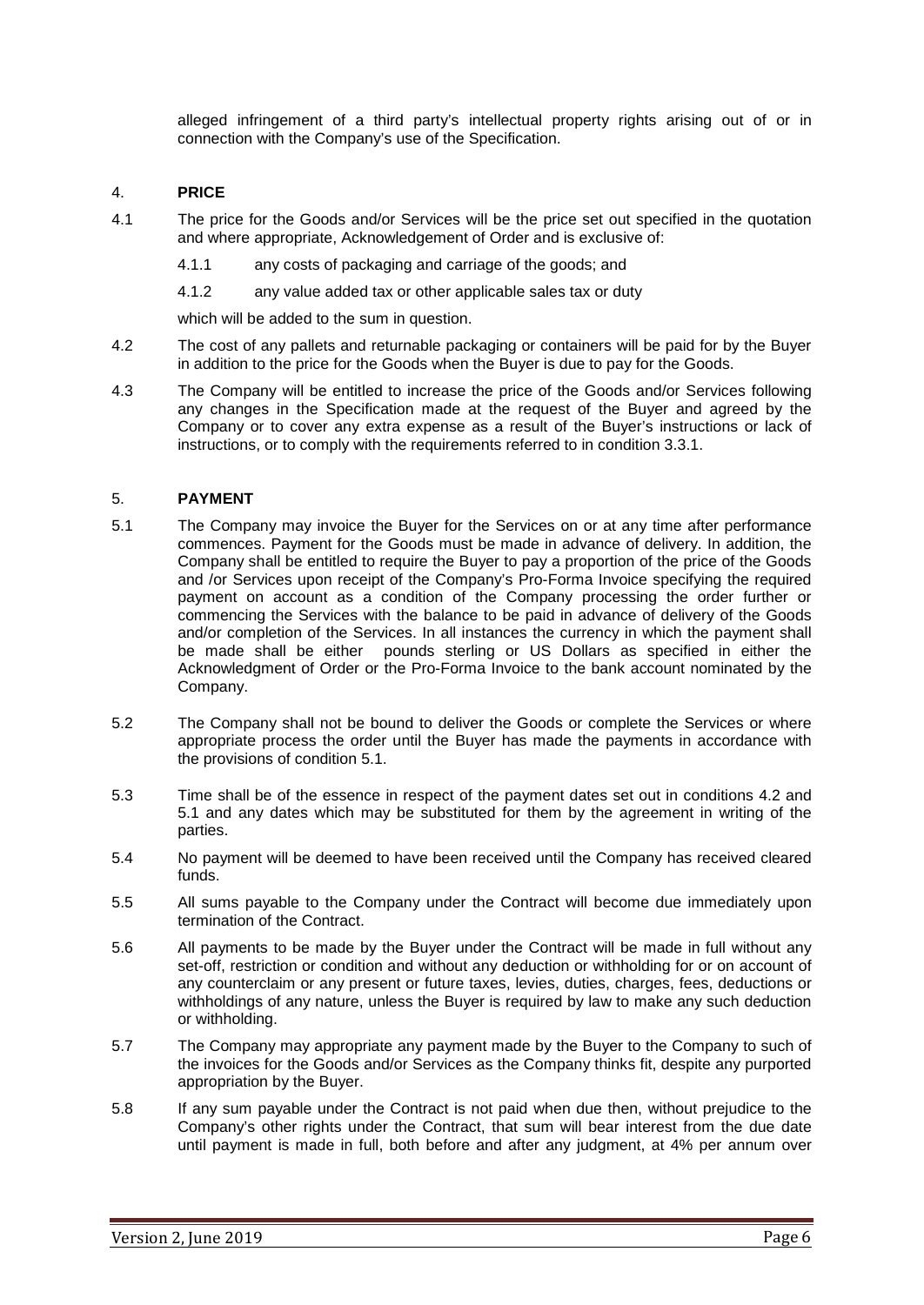Barclays Bank plc base rate from time to time and the Company will be entitled to suspend deliveries of the Goods and/or performance of the Services until the outstanding amount has been received by the Company from the Buyer.

## 6. **INSTALMENTS**

- 6.1 The Company may deliver the Goods by separate instalments and/or perform any Services in stages. Each separate instalment will be invoiced and paid for in accordance with the provisions of the Contract.
- 6.2 Each instalment will be a separate Contract and no cancellation or termination of any one Contract relating to an instalment will entitle the Buyer to repudiate or cancel any other Contract, instalment.

## 7. **DELIVERY**

- <span id="page-6-0"></span>7.1 Unless otherwise agreed in writing, delivery of the Goods will be made Ex-Works, as defined in INCOTERMS 2010, to the Company's premises.
- 7.2 Subject to any agreement to the contrary, the Buyer shall take delivery of the Goods within 7 Business days of the Company giving notice that the Goods are ready for collection. The Services will be performed at the Service Point.
- <span id="page-6-1"></span>7.3 The Company will use reasonable endeavours to deliver each of the Buyer's orders for the Goods and/or Services within the time agreed when the Buyer places an order and, if no time is agreed, then within a reasonable time, but the time of delivery will not be of the essence. If, despite those endeavours, the Company is unable for any reason to fulfil any delivery on the specified date, the Company will be deemed not to be in breach of this Contract, nor (for the avoidance of doubt) will the Company have any liability to the Buyer for direct, indirect or consequential loss (all three of which terms include pure economic loss, loss of profits, loss of business, depletion of goodwill and like loss) howsoever caused (including as a result of negligence) by any delay or failure in delivery except as set out in this condition. Any delay in delivery will not entitle the Buyer to cancel the order unless and until the Buyer has given 10 days' written notice to the Company requiring the delivery to be made and the Company has not fulfilled the delivery within that period. If the Buyer cancels the order in accordance with this condition [7.3](#page-6-1) then:
	- 7.3.1 the Company will refund to the Buyer any sums which the Buyer has paid to the Company in respect of that order or part of the order which has been cancelled; and
	- 7.3.2 the Buyer will be under no liability to make any further payments under condition [5.1](#page-5-1) in respect of that order or part of the order which has been cancelled.
- 7.4 The Buyer will provide at its expense at the Delivery Point adequate and appropriate equipment and manual labour for loading the Goods.
- <span id="page-6-2"></span>7.5 If the Buyer fails to take delivery of any of the Goods within 3 Business Days, or such other period of time as agreed between the parties, of the Company notifying the Buyer that the Goods are ready for delivery or, where applicable, to provide any instructions, documents, licences or authorisations required to enable the Goods to be delivered and/or Services to be performed on time (except solely on account of the Company's default), the Goods and/or Services will be deemed to have been delivered or performed on the due date and (without prejudice to its other rights) the Company may:
	- 7.5.1 store or arrange for storage of the Goods until actual delivery or sale in accordance with condition [7.5.2](#page-6-2) and charge the Buyer for all related costs and expenses (including storage and insurance); and/or
	- 7.5.2 following written notice to the Buyer, sell any of the Goods at the best price reasonably obtainable in the circumstances and charge the Buyer for any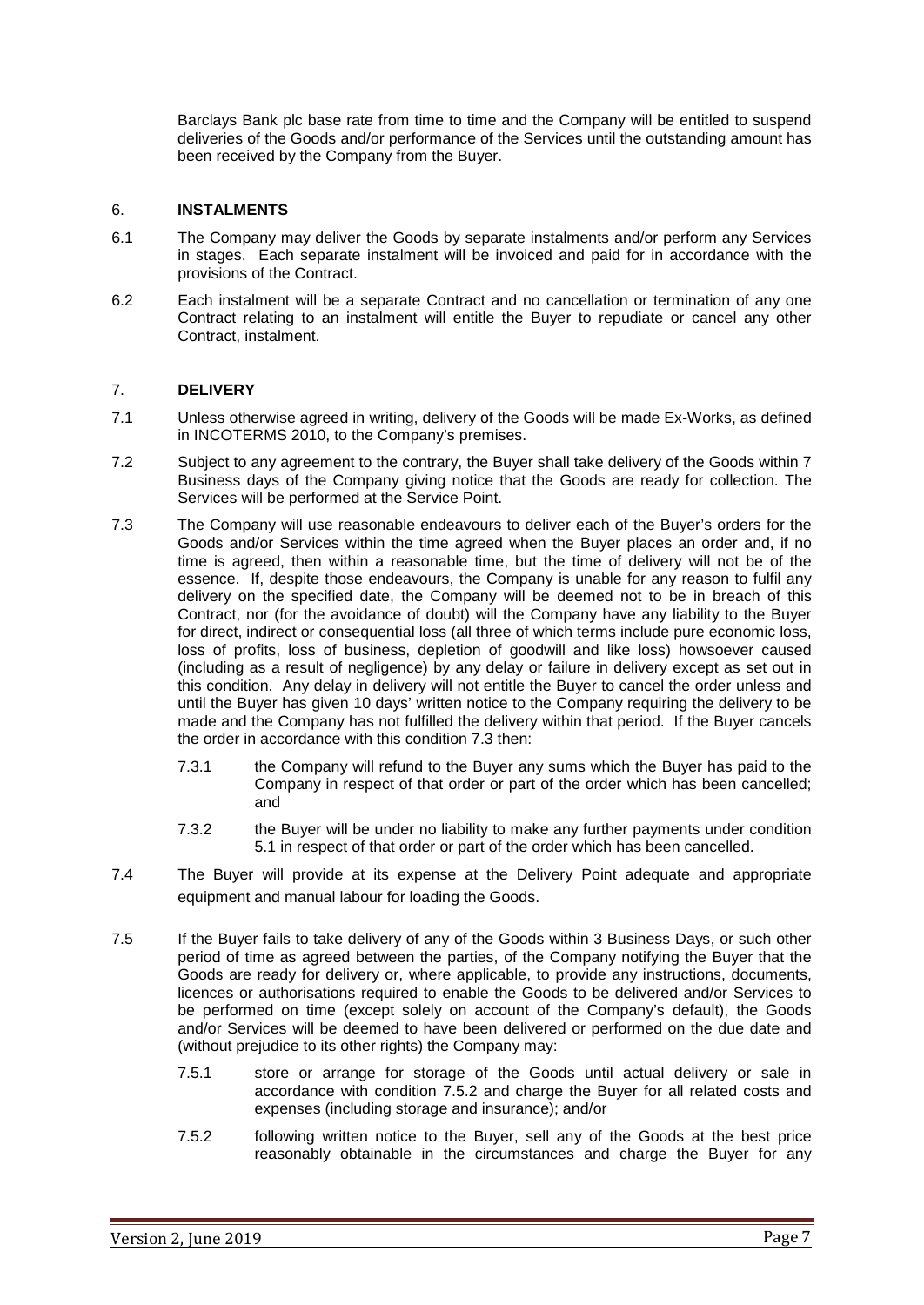shortfall below the price under the Contract or account to the Buyer for any excess achieved over the price under the Contract, in both cases having taken into account any charges related to the sale.

#### <span id="page-7-1"></span>8. **RISK / OWNERSHIP**

- 8.1 Risk of damage to or loss of the Goods will pass to the Buyer on delivery (or deemed delivery in accordance with condition 7.5).
- 8.2 Ownership of the Goods will not pass to the Buyer until the Company has received in full (in cash or cleared funds) all sums due to it in respect of:
	- 8.2.1 the Goods; and
	- 8.2.2 all other sums which are or which become due to the Company from the Buyer on any account.
- 8.3 Until ownership of the Goods has passed to the Buyer, the Buyer must:
	- 8.3.1 hold the Goods on a fiduciary basis as the Company's bailee;
	- 8.3.2 store the Goods (at no cost to the Company) separately from all other Goods of the Buyer or any third party in such a way that they remain readily identifiable as the Company's property;
	- 8.3.3 not destroy, deface or obscure any identifying mark or packaging on or relating to the Goods; and
	- 8.3.4 maintain the Goods in satisfactory condition insured on the Company's behalf for their full price against all risks to the reasonable satisfaction of the Company, and will whenever requested by the Company produce a copy of the policy of insurance.
- 8.4 The Buyer may resell the Goods before ownership has passed to it solely on the following conditions:
	- 8.4.1 any sale will be effected in the ordinary course of the Buyer's business at full market value and the Buyer will account to the Company accordingly; and
	- 8.4.2 any such sale will be a sale of the Company's property on the Buyer's own behalf and the Buyer will deal as principal when making such a sale.
- <span id="page-7-0"></span>8.5 The Buyer's right to possession of the Goods will terminate immediately if the Buyer becomes Insolvent or if the Company serves notice to terminate the Contract.
- 8.6 The Company will be entitled to recover payment for the Goods notwithstanding that title in any of the Goods has not passed from the Company.
- <span id="page-7-2"></span>8.7 The Buyer grants the Company, its sub-contractors, agents and employees an irrevocable licence at any time to enter any premises where the Goods are or may be stored in order to inspect them, or, where the Buyer's right to possession has terminated, to recover them.
- 8.8 Where the Company is unable to determine whether any Goods are the goods in respect of which the Buyer's right to possession has terminated, the Buyer will be deemed to have sold all goods of the kind sold by the Company to the Buyer in the order in which they were invoiced to the Buyer.
- 8.9 If the Buyer's right to possession of the Goods terminates in accordance with condition [8.5,](#page-7-0) the Company shall be entitled to issue the Buyer with a credit note for all or any part of the price of the Goods together with value added tax thereon.
- 8.10 On termination of the Contract, howsoever caused, the Company's (but not the Buyer's) rights contained in this condition [8](#page-7-1) will remain in effect.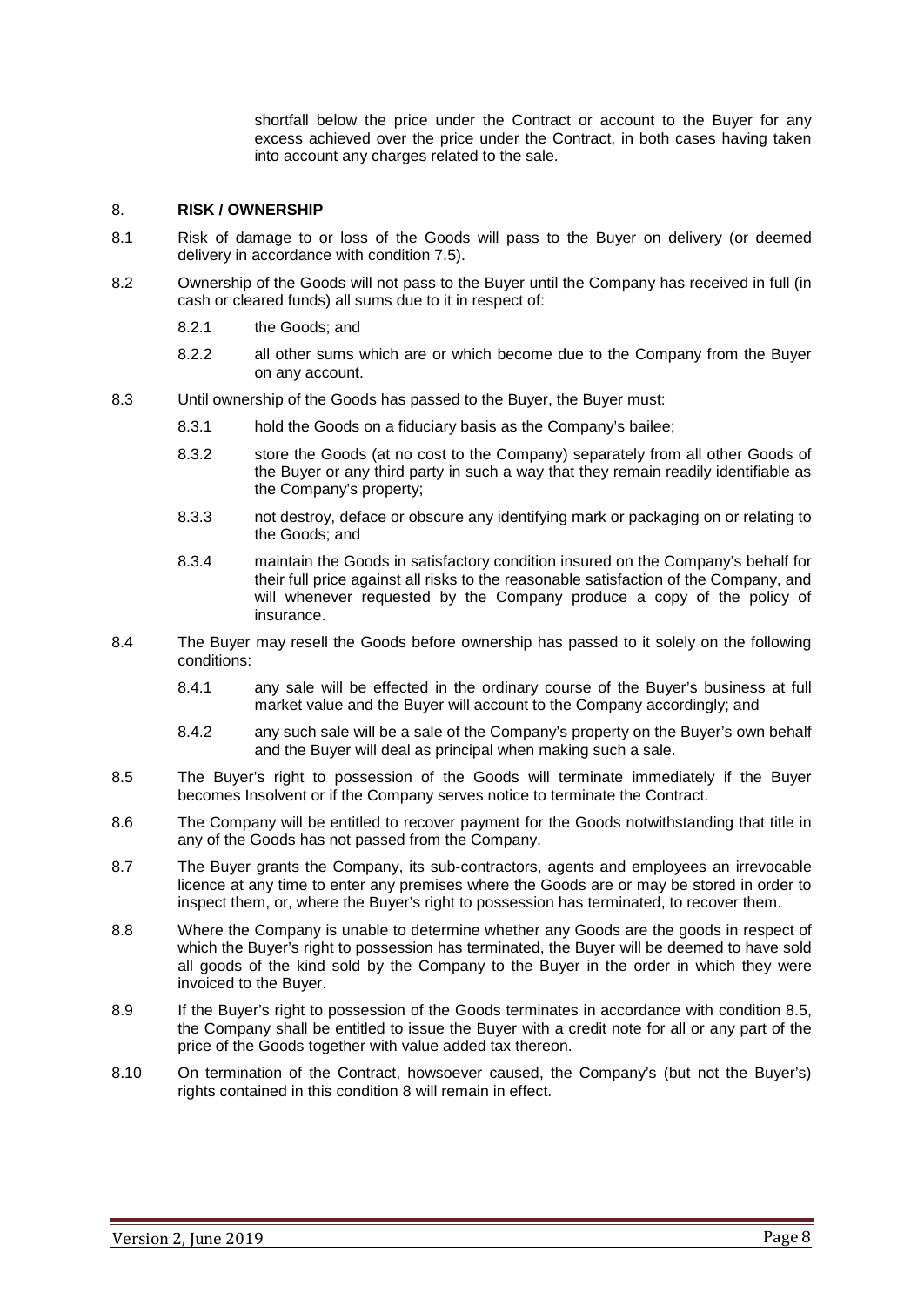## <span id="page-8-1"></span>9. **WARRANTY, EXCLUSION OF LIABILITY AND INDEMNITY**

#### **Warranty**

- <span id="page-8-0"></span>9.1 All Goods that are manufactured and / or supplied by the Company comprising Whelen Engineering Company Inc products ("Whelen Products") are guaranteed under Whelen's manufacturer's warranty the current version of which is appended to the Schedule to these terms as may be amended from time to time and available at www.whelen.com. The Company is an authorised repair centre for the purposes of the Whelen Products.
- 9.2 All Goods which are manufactured by the Company and are not Whelen Products are guaranteed under the terms of conditions 9.3 to 9.7 inclusive.
- 9.3 The Company will, free of charge, within a period of 24 months from the date of purchase of the Goods or performance of the Services (not to exceed 36 months from the date of manufacture or performance of the Services) which are proved to the reasonable satisfaction of the Company to be damaged or defective or in the case of Services, do not comply with the Specification due to defects in material, workmanship or design (other than a design made, furnished or specified by the Buyer), repair, or at its option replace, such defects in materials or workmanship or re-perform such Services. This obligation will not apply where:
	- 9.3.1 the Goods have been improperly altered in any way whatsoever which in the Company's sole discretion is deemed to affect the intended use and service of the Goods, or have been subject to misuse or unauthorised repair;
	- 9.3.2 the Goods have been improperly installed or connected;
	- 9.3.3 the Goods have not been operated in accordance with the Company's recommendations;
	- 9.3.4 the Goods have been subjected to excessive voltages;
	- 9.3.5 component parts not supplied or manufactured by the Company have been used or substituted in the Goods;
	- 9.3.6 any maintenance requirements relating to the Goods have not been complied with;
	- 9.3.7 any instructions as to storage of the Goods have not been complied with in all respects; or
	- 9.3.8 the Buyer has failed to notify the Company of any defect or suspected defect within 7 days of the delivery where the defect should be apparent on reasonable inspection, or within 7 days of the same coming to the knowledge of the Buyer where the defect is not one which should be apparent on reasonable inspection, and in any event no later than 24 months from the date of purchase.
- 9.4 The Buyer shall return Goods that the Buyer considers to be defective or damaged to the Company and the Company will deliver any repaired or replacement Goods to the Buyer at the Company's own expense.
- 9.5 Any Goods which have been replaced will belong to the Company. Any Goods that are repaired or replaced pursuant to condition 9.3 will be liable to repair or replacement under the terms specified in condition 9.3 for the unexpired portion of the 24 month period from the original date of delivery of the replaced Goods.
- 9.6 All power plugs/cigar plugs, incandescent and halogen bulbs, polycarbonate and plastic materials are not included in the Company's warranty;
- 9.7 The use of magnetic or vacuum/suction mounted warning lights on the roof or exterior of a vehicle in motion is at the sole discretion and risk of the user. The Company makes no warranties or guarantees of the Goods in this regard.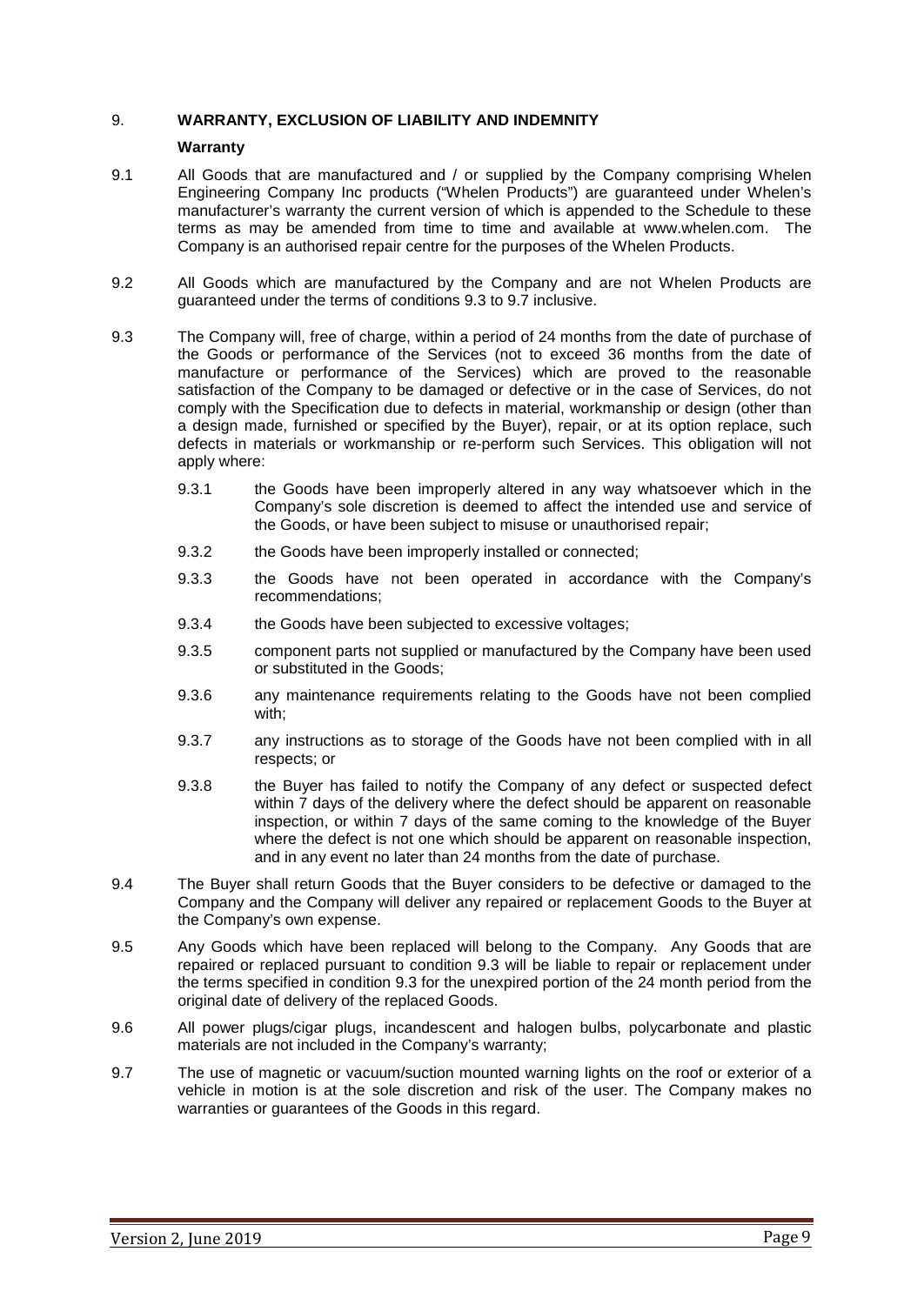9.8 All other Goods which are manufactured by another party but sold by the Company are excluded from the warranties set out above.. In these circumstances, the Buyer shall be notified of the warranty in which they are entitled to rely on in writing on request.

## **Exclusion of Liability**

- <span id="page-9-1"></span>9.9 In the event of any breach of the Company's express obligations under conditions [7.3,](#page-6-1) [9.1](#page-8-0) to 9.8 above the remedies of the Buyer will be limited to damages. However, the Company shall not be held liable for any incidental or consequential damage and assumes no responsibility or liability for expenses incurred in the removal of faulty Goods and/or reinstallation.
- <span id="page-9-0"></span>9.10 The Company does not exclude its liability (if any) to the Buyer:
	- 9.10.1 for breach of the Company's obligations arising under section 12 Sale of Goods Act 1979 or section 2 Sale and Supply of Goods and Services Act 1982;
	- 9.10.2 for personal injury or death resulting from the Company's negligence;
	- 9.10.3 under section 2(3) Consumer Protection Act 1987;
	- 9.10.4 for any matter for which it would be illegal for the Company to exclude or to attempt to exclude its liability; or
	- 9.10.5 for fraud.
- <span id="page-9-2"></span>9.11 Except as provided in conditions [7.3](#page-6-1) and [9.1](#page-8-0) to [9.10,](#page-9-0) the Company will be under no liability to the Buyer whatsoever (whether in contract, tort (including negligence), breach of statutory duty, restitution or otherwise) for any injury, death, damage or direct, indirect or consequential loss (all three of which terms include pure economic loss, loss of profits, loss of business, depletion of goodwill and like loss) howsoever caused arising out of or in connection with:
	- 9.11.1 any of the Goods and/or Services , or the manufacture of the Goods or the sale or supply, or failure or delay in supply, of the Goods and/or Services by the Company;
	- 9.11.2 any breach by the Company of any of the express or implied terms of the Contract;
	- 9.11.3 any use made or resale by the Buyer of any of the Goods, or of any product incorporating any of the Goods;
	- 9.11.4 any statement made or not made, or advice given or not given, by or on behalf of the Company

or otherwise under the Contract, and in no circumstances shall the Company's total liability to the Buyer in respect of all other losses arising under or in connection with the Contract, whether in contract, tort (including negligence), breach of statutory duty, or otherwise, exceed 100% of the price of the Goods.

- <span id="page-9-3"></span>9.12 Subject to condition [9.10,](#page-9-0) all warranties, conditions and other terms implied by law (whether by statute, common law or otherwise) are, to the fullest extent excluded from the Contract, including the terms implied by sections 13 to 15 of the Sale of Goods Act 1979.
- 9.13 Each of the Company's employees, agents and sub-contractors may rely upon and enforce the exclusions and restrictions of liability in conditions [7.3](#page-6-1) and [9.9,](#page-9-1) [9.11](#page-9-2) and [9.12](#page-9-3) in that person's own name and for that person's own benefit, as if the words "its employees, agents and sub-contractors" followed the word Company wherever it appears in those clauses.
- 9.14 The Buyer acknowledges that the above provisions of this condition [9](#page-8-1) are reasonable and reflected in the price which would be higher without those provisions, and the Buyer will accept such risk and/or insure accordingly.
- 9.15 The Buyer agrees to indemnify, keep indemnified and hold harmless the Company from and against all costs (including the costs of enforcement), expenses, liabilities (including any tax liability), injuries, direct, indirect and consequential loss (all three of which terms include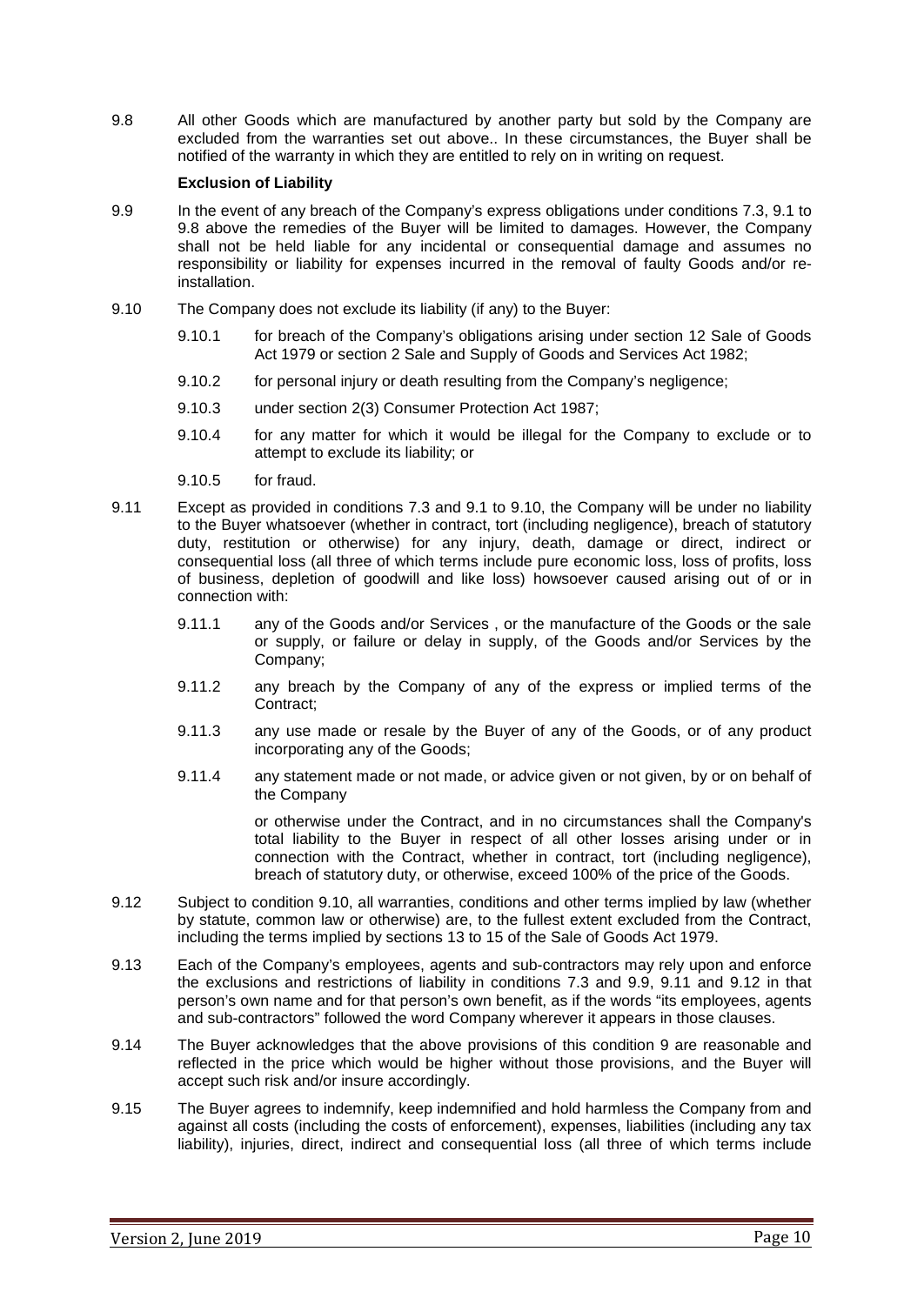pure economic loss, loss of profits, loss of business, depletion of goodwill and like loss), damages, claims, demands, proceedings and legal costs (on a full indemnity basis) and judgments which the Company incurs or suffers as a consequence of any direct or indirect breach by the Buyer of the terms of the Contract.

## 10. **FORCE MAJEURE**

- <span id="page-10-1"></span>10.1 The Company shall not be in breach of the Contract or otherwise liable to the Buyer for any failure to perform or delay in performing its obligations under the Contract to the extent that such failure or delay is due to a Force Majeure Event.
- 10.2 If a Force Majeure Event occurs:
	- 10.2.1 the Company shall as soon as reasonably practicable after becoming aware of the Force Majeure Event notify the Buyer that the Force Majeure Event has occurred; and
	- 10.2.2 the Company shall use reasonable endeavours, without being required to incur additional expenditure, to mitigate the effects of the Force Majeure Event.
- 10.3 Subject to condition [10.4,](#page-10-0) the Buyer shall not be in breach of the Contract or otherwise liable to the Company for any failure to perform or delay in performing its obligations under the Contract to the extent that this is due to a Force Majeure Event affecting the Company.
- <span id="page-10-0"></span>10.4 The Buyer shall continue to pay the prices for any Goods and/or Services which the Company continues to supply notwithstanding the occurrence of the Force Majeure Event. If a Force Majeure Event which gives rise to relief from liability under condition [10.1](#page-10-1) continues for a period of more than 6 weeks, either party shall be entitled to terminate the Contract immediately by giving written notice to that effect to the other party.

## <span id="page-10-3"></span>11. **TERMINATION**

- <span id="page-10-4"></span><span id="page-10-2"></span>11.1 If the Buyer:
	- 11.1.1 commits a material breach of the Contract which cannot be remedied; or
	- 11.1.2 commits a material breach of the Contract which can be remedied but fails to remedy that breach within 30 days of a written notice setting out the breach and requiring it to be remedied being given by the Company,

the Company may terminate the Contract immediately by giving written notice to that effect to the Buyer.

- 11.2 A material breach can be remedied if the Buyer can comply with the relevant obligation in all respects other than as to time of performance unless time of performance of such obligation is of the essence.
- 11.3 Condition [11.1](#page-10-2) shall not apply to any failure by the Buyer to make any payment due to the Company under the Contract on or before the due date. Condition [11.5](#page-11-0) shall apply instead to any such failure.
- 11.4 The Company may terminate the Contract immediately by giving written notice to that effect to the Buyer if:
	- 11.4.1 the Buyer becomes Insolvent;
	- 11.4.2 the Buyer suspends, threatens to suspend, ceases or threatens to cease to carry on all or a substantial part of its business;
	- 11.4.3 the Buyer's financial position deteriorates to such an extent that in the Company's opinion the Buyer's capability to adequately fulfil its obligations under the Contract has been placed in jeopardy; and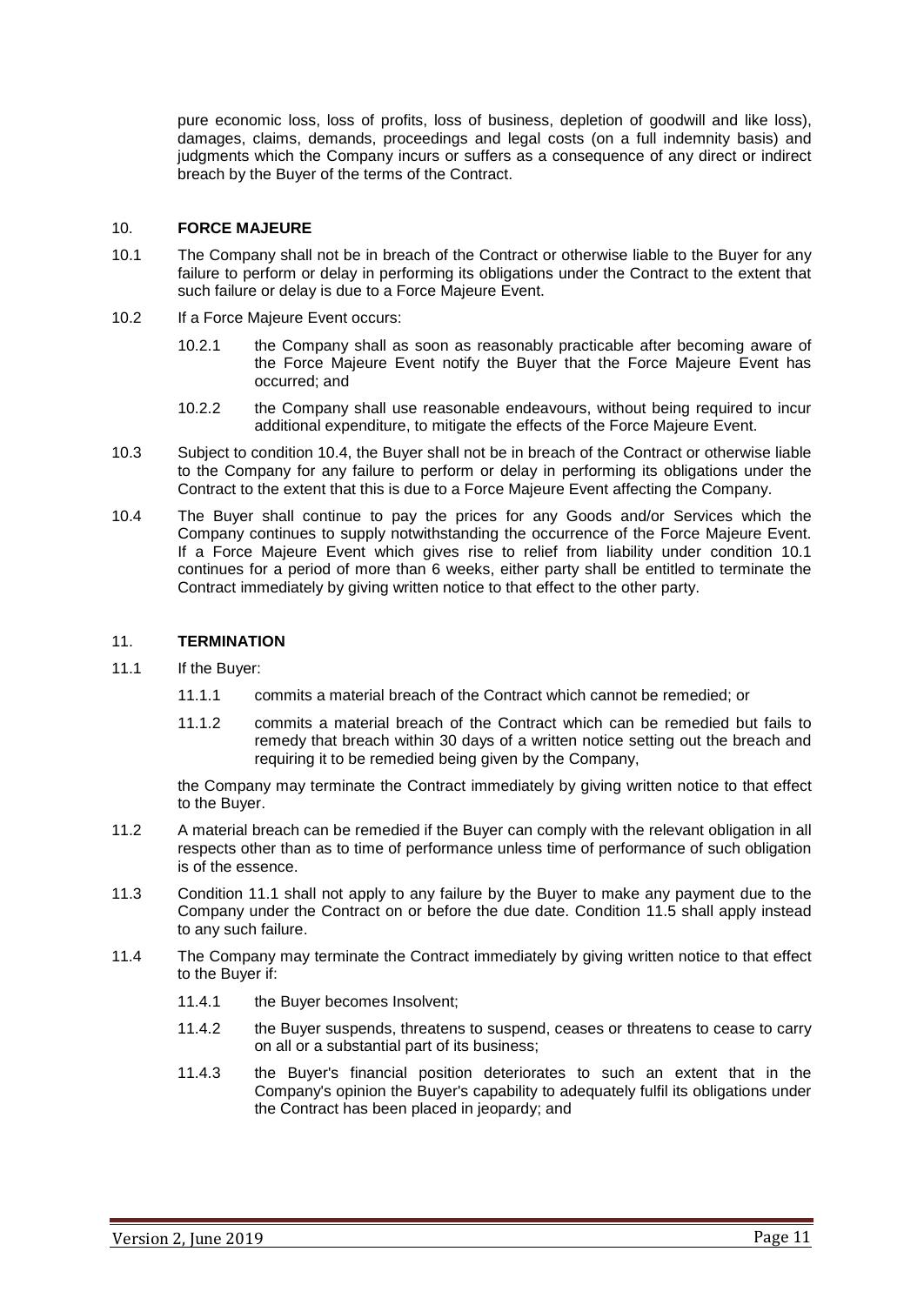- 11.4.4 (being an individual) the Buyer dies or, by reason of illness or incapacity (whether mental or physical), is incapable of managing his or her own affairs or becomes a patient under any mental health legislation.
- <span id="page-11-0"></span>11.5 The Company may terminate the Contract immediately by giving written notice to that effect to the Buyer if the Buyer fails to make any payment due to the Company under the Contract within 14 days after the due date.
- 11.6 Following expiry or termination of the Contract:
	- 11.6.1 Conditions [1,](#page-1-0) [5,](#page-5-2) [8,](#page-7-1) [9,](#page-8-1) [11,](#page-10-3) [12,](#page-11-1) [13](#page-11-2) and [14](#page-11-3) shall continue in force, together with any other conditions which expressly or impliedly continue to have effect after expiry or termination of the Contract;
	- 11.6.2 The Buyer shall immediately pay to the Company all of the Company's outstanding unpaid invoices and interest; and
	- 11.6.3 all other rights and obligations shall immediately cease without prejudice to any rights, obligations, claims (including claims for damages for breach) and liabilities which have accrued prior to the date of expiry or termination.
- 11.7 The Company will be entitled to suspend any deliveries otherwise due to occur following service of a notice specifying a breach under condition [11.1.2,](#page-10-4) until either the breach is remedied (if applicable) or the Contract terminates, whichever occurs first.

## <span id="page-11-1"></span>12. **INTELLECTUAL PROPERTY**

- 12.1 No right or licence is granted to the Buyer in respect of the Intellectual Property Rights of the Company, except the right to use, or re-sell the Goods or use the Services in the Buyer's ordinary course of business.
- 12.2 The Buyer will not without the Company's prior consent allow any trade marks of the Company or other words or marks applied to the Goods to be obliterated, obscured or omitted nor add any additional marks or words.

#### <span id="page-11-2"></span>13. **CONFIDENTIALITY**

- <span id="page-11-4"></span>13.1 The Buyer will keep confidential any and all Confidential Information that it may acquire.
- <span id="page-11-5"></span>13.2 The Buyer will not use the Confidential Information for any purpose other than to perform its obligations under the Contract. The Buyer will ensure that its officers and employees comply with the provisions of this condition [13.](#page-11-2)
- 13.3 The obligations on the Buyer set out in condition [13.1](#page-11-4) and [13.2](#page-11-5) will not apply to any information which:
	- 13.3.1 is publicly available or becomes publicly available through no act or omission of the Buyer; or
	- 13.3.2 the Buyer is required to disclose by order of a court of competent jurisdiction.

#### <span id="page-11-3"></span>14. **GENERAL**

- 14.1 Time shall not be of the essence in respect of any obligation with which the Company is required to comply under the Contract.
- 14.2 The Company's rights and remedies set out in the Terms and Conditions are in addition to and not exclusive of any rights and remedies provided by law.
- 14.3 If any term of the Contract is found by any court or body or authority of competent jurisdiction to be illegal, unlawful, void or unenforceable, such term shall be deemed to be severed from the Contract and this shall not affect the remainder of the Contract which shall continue in full force and effect.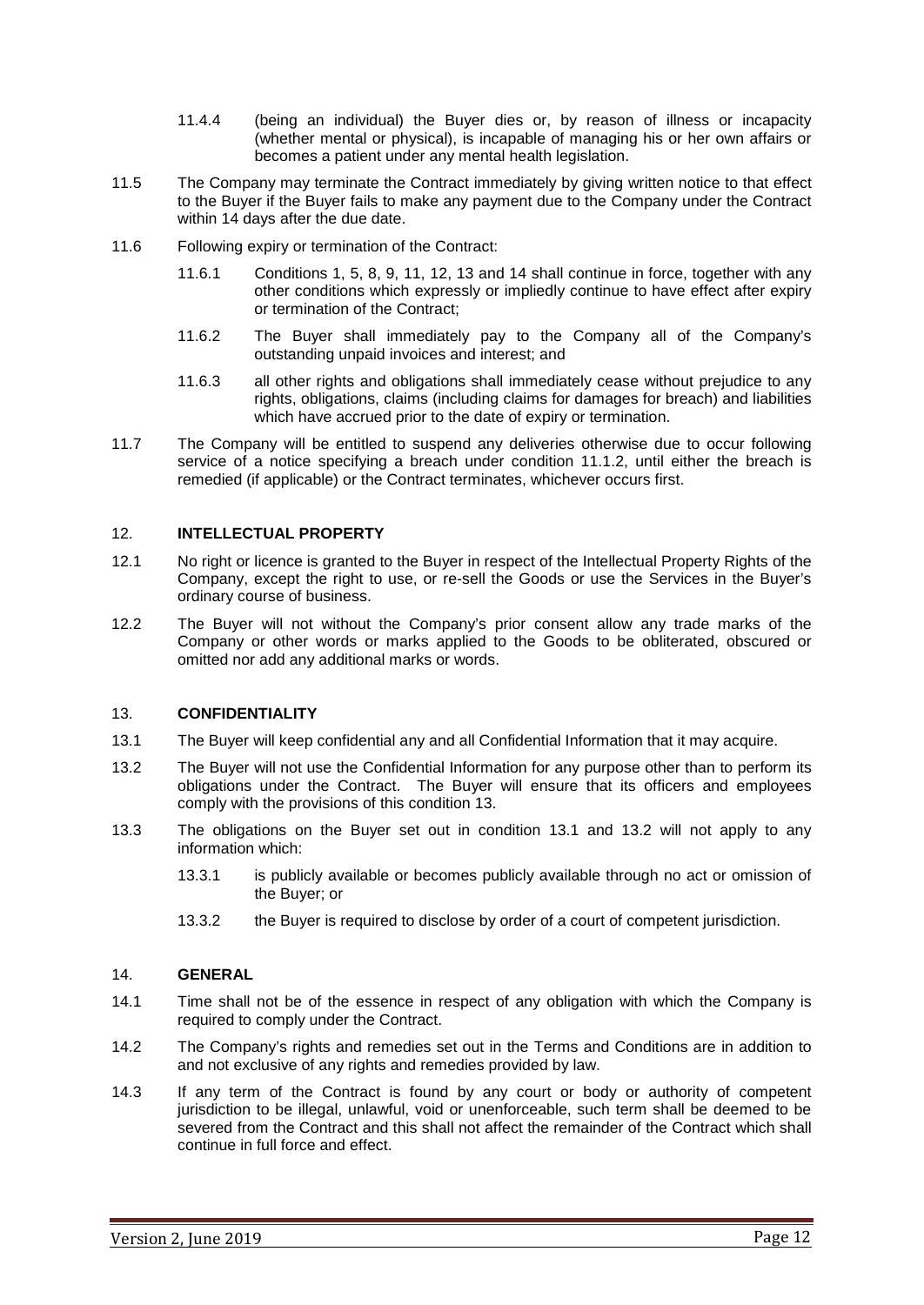- 14.4 A delay in exercising or failure to exercise a right or remedy under or in connection with the Contract shall not constitute a waiver of, or prevent or restrict future exercise of, that or any other right or remedy, nor shall the single or partial exercise of a right or remedy prevent or restrict the further exercise of that or any other right or remedy. A waiver of any right, remedy, breach or default shall only be valid if it is writing and signed by the party giving it and only in the circumstances and for the purpose for which it was given and shall not constitute a waiver of any other right, remedy, breach or default.
- 14.5 The Buyer shall not be entitled to assign, transfer, charge, hold on trust for any person or deal in any other manner with any of its rights under the Contract or to sub-contract any of its obligations under the Contract.
- 14.6 The Company shall be entitled to assign, transfer, charge, hold on trust for any person and deal in any other manner with any of its rights under the Contract and to sub-contract any of its obligations under the Contract.
- <span id="page-12-0"></span>14.7 The Company's employees, agents and sub-contractors shall be entitled to enforce conditions 7.3, [8.7,](#page-7-2), 9.9, 9.11 and 9.12 subject to and in accordance with the Contracts (Rights of Third Parties) Act 1999 and the terms of the Contract.
- 14.8 The parties may vary or rescind the Contract without the consent of the Company's employees, agents or sub-contractors.
- 14.9 Save as provided in condition [14.7,](#page-12-0) the parties do not intend that any term of the Contract shall be enforceable under the Contracts (Rights of Third Parties) Act 1999 by any person other than the parties.
- <span id="page-12-1"></span>14.10 The Contract constitutes the entire agreement between the parties and supersedes any prior agreement or arrangement in respect of its subject matter and:
	- 14.10.1 neither party has entered into the Contract in reliance upon, and it shall have no remedy in respect of, any representation or statement which is not expressly set out in the Contract; and
	- 14.10.2 nothing in this condition [14.10](#page-12-1) shall be interpreted or construed as limiting or excluding the liability of either party for fraud or fraudulent misrepresentation.

## <span id="page-12-2"></span>15. **NOTICE**

- <span id="page-12-3"></span>15.1 Subject to condition [15.4](#page-13-0) any notice or other communication given under or in connection with the Contract shall be in writing, in the English language and:
	- 15.1.1 delivered by hand;
	- 15.1.2 sent by pre-paid recorded delivery
	- 15.1.3 sent by pre-paid airmail post;
	- 15.1.4 sent by facsimile; or
	- 15.1.5 email

to the Company at the address, facsimile number or email address and marked for the attention of the individual detailed below or to the Buyer at the address, facsimile number or email address detailed in any purchase order or other document received by the Company from the Buyer (or such other address*,* facsimile number, email address or, in the case of the Company, individual, as may be notified by the relevant party to the other party from time to time in accordance with this condition [15\)](#page-12-2):

The Company: Lower Road, Barnacle, Nr Coventry, United Kingdom, CV7 9LD

Fax: +44 (0) 2476 621 796

Email: sklesniks@woodwayengineering.com

For the attention of: The Managing Director